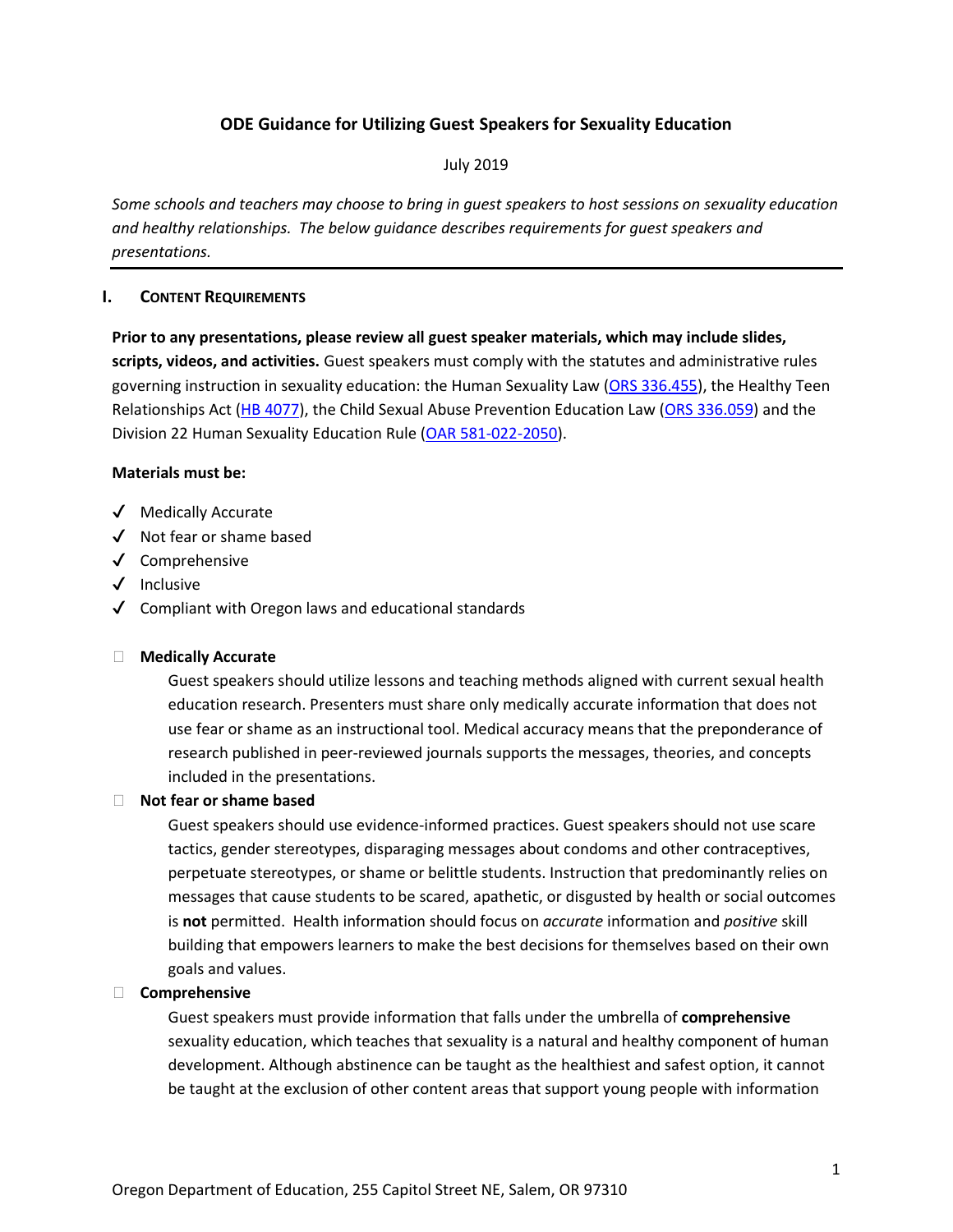on healthy sexuality and relationships. This means that sexual violence prevention, STI prevention, and unintended pregnancy prevention must be taught alongside abstinence. Additionally, messages cannot shame students who may have already had sexual experiences.

## ◻ **Inclusive**

Guest speakers must provide inclusive sexuality education. Sexuality education content and approaches should acknowledge the oppressive systems and histories that have negatively impacted many students and communities. This means that guest speakers may not present content that is racist, sexist, homophobic, transphobic, xenophobic, or heterocentric. Guest speakers must also use instructional approaches and content that are culturally responsive and acknowledges the value and diversity of students, family structures, and communities.

## ◻ **Compliant with Oregon Laws and Educational Standards**

School districts should demonstrate how guest speakers meet state law governing instruction in sexuality education and contribute to meeting Oregon's Health E[ducation Standards](https://www.oregon.gov/ode/educator-resources/standards/health/Pages/default.aspx) (2017). The Standards outline specific content areas that must be covered by each grade in public education. School districts should refer to these Standards when reviewing guest speaker content.

#### **When considering a guest speaker, determine whether:**

- $\checkmark$  The presenter's materials are comprehensive and NOT abstinence-only.
- $\checkmark$  The presenter's content has been vetted for medical accuracy.
- $\checkmark$  The presenter's content has been vetted for inclusion around race, gender, and sexual orientation.
- $\checkmark$  The presentation includes positive skill-building messages and does NOT rely on fear-based messages.
- ✔ The presenter's materials are inclusive of LGBTQIA students and families.
- $\checkmark$  The presentation and approach is sensitive to students who have experienced sexual abuse and other trauma.
- $\checkmark$  The presentation's content has been aligned to Oregon Laws and Health Standards.

## **II. PROCESS REQUIREMENTS**

# **School district administration and staff must consider and follow local school district policies that pertain to classroom instruction and school building guests. Guest speakers and materials should be:**

- $\sqrt{\phantom{a}}$  Approved in the district's policies and plans
- $\checkmark$  Shared with parents/caregivers
- ✔ Supervised by teachers
- ✔ Coordinated with by school staff

#### ◻ **Approved in Sexuality Education Plan of Instruction**

All sexuality education instructional materials should be included in the district's Comprehensive Plan of Instruction, as required b[y OAR 581-22-2050.](https://secure.sos.state.or.us/oard/viewSingleRule.action?ruleVrsnRsn=145221) The School District Board must approve these Plans of Instruction every 2 years. If Guest speaker materials are not included in the Plan